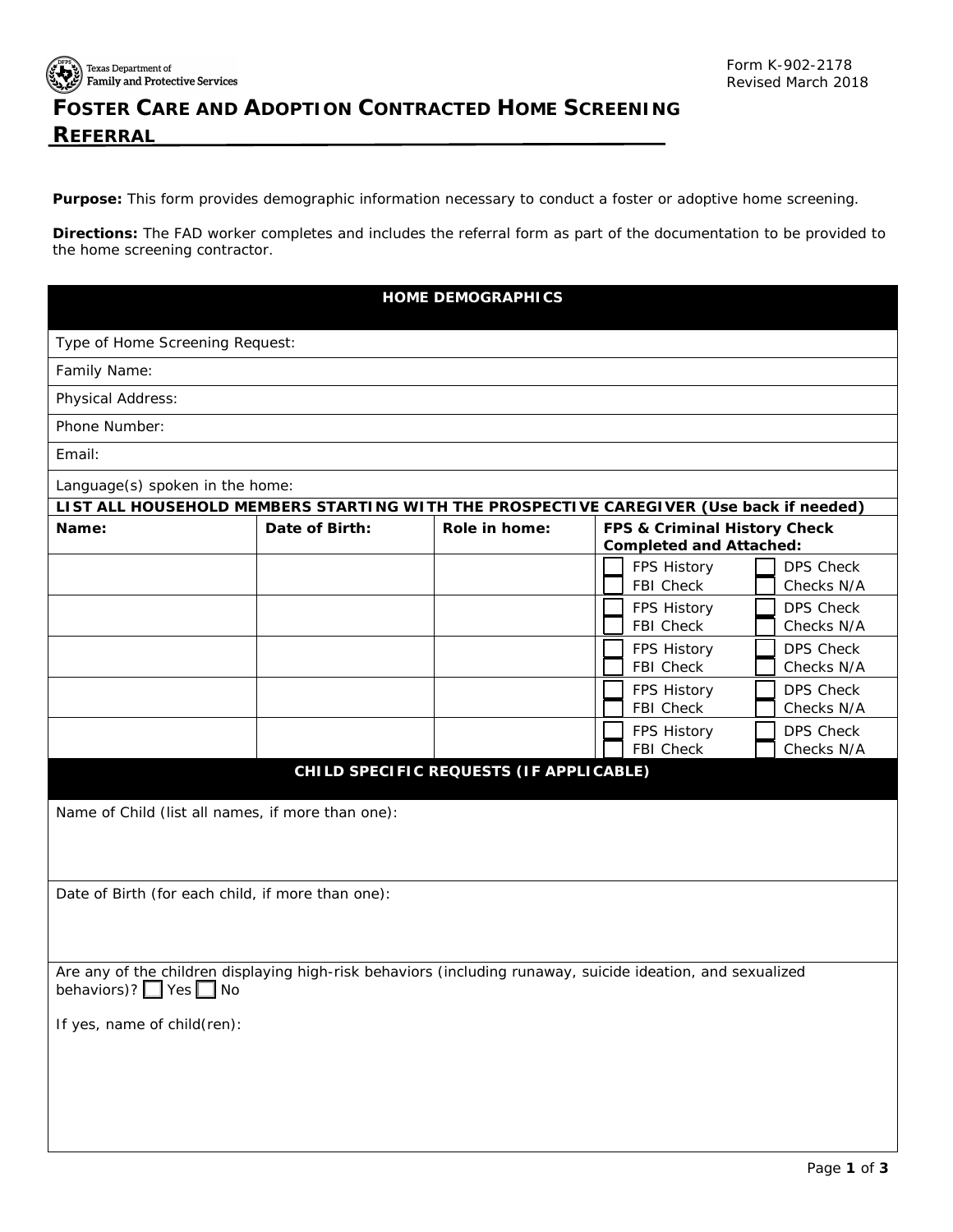Please describe the high-risk behaviors:

Support or services currently in place or needed:

## **ISSUES/CONCERNS**

Please identify any areas of concern, problems, or topics that need to be further explored and discussed

## **REQUIRED FORMS TO BE SENT WITH REFERRAL**

| $\Box$ Copy of Court Order if court is specifying a contractor to complete an update |  |
|--------------------------------------------------------------------------------------|--|
|--------------------------------------------------------------------------------------|--|

Form 2054, Service Authorization

Routing and Approval Form 2700 FAD

 $\Box$  Parenting Application (2286)

Additional Household Information Form (2286b)

Relative/Kinship Information Form (2286r)

Reference Letters received to date.

| Two Related references: $\Box$ #1 $\Box$ #2                    |
|----------------------------------------------------------------|
| Three Community references: $\Box$ #1 $\Box$ #2 $\Box$ #3      |
| All Adult or minor children over age 12 not living in the home |
| $\Box$ All Completed $\Box$ Not Completed:                     |

**NOTE CONTRACTOR IS EXPECTED TO CONTACT ALL OTHER REFERENCES THAT DID NOT RESPOND IN WRITING** 

All Prior Home Screenings (Including Kinship Caregiver Home Assessment)